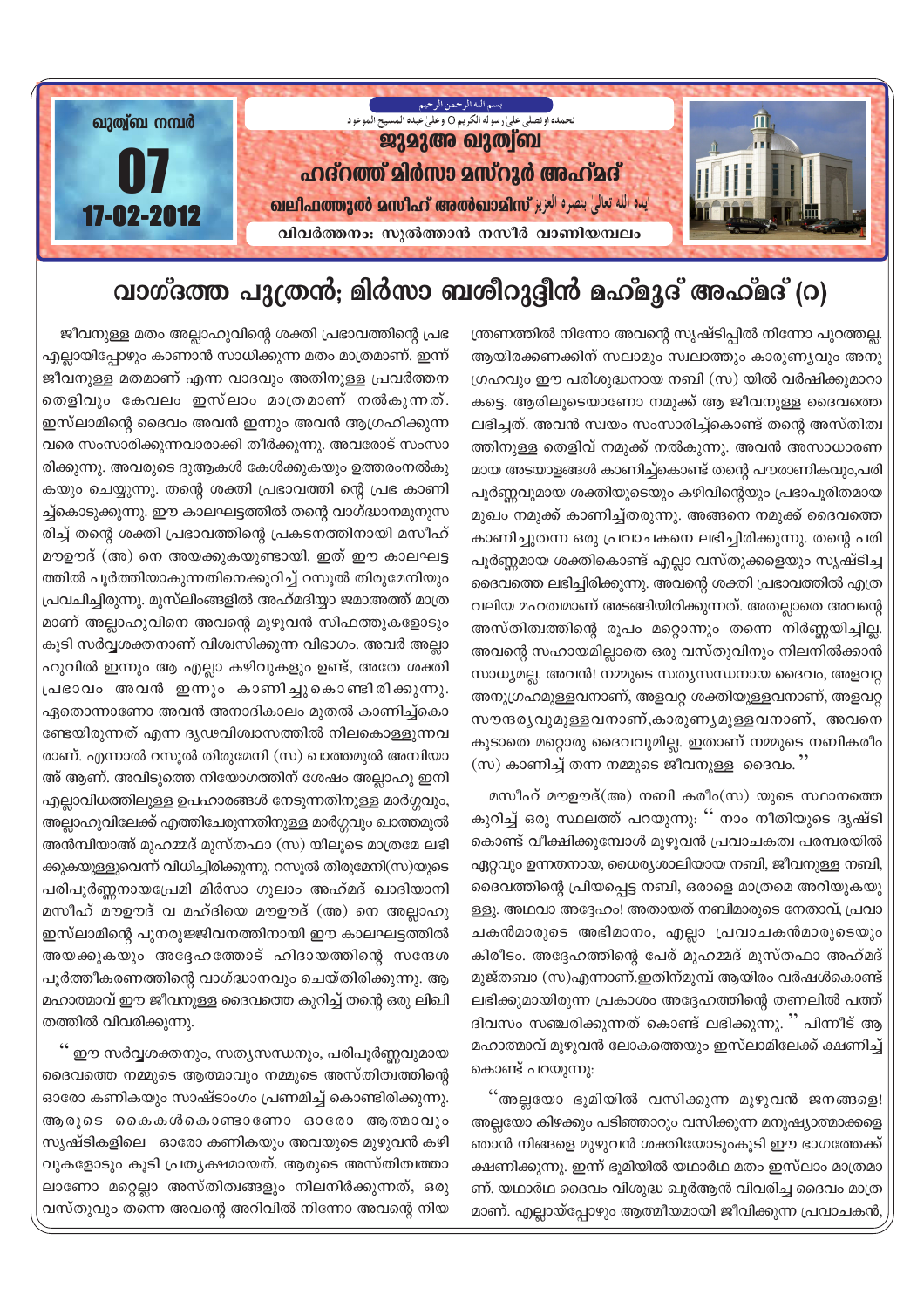പ്രഭാവത്തിന്റെയും പരിശുദ്ധിയുടെയും സിംഹാസനത്തിൽ ഇരി ക്കുന്നവർ മുഹമ്മദ് മുസ്തഫാ (സ) തിരുമേനിയാണ്. അദ്ദേ ഹത്തെ പിൻപറ്റുന്നത് മൂലം, അദ്ദേഹത്തോടുള്ള സ്നേഹം നിമിത്തം നാം പരിശുദ്ധാത്മാവിന്റെയും, ദൈവിക അഭിസംബോ ധനയുടെയും, ആകാശിയ അടയാളങ്ങളുടെയും ബഹുമതികൾ സ്വായത്തമാകുന്നവരായിതീരുന്നു എന്നതാണ് അദ്ദേഹത്തിന്റെ ആത്മീയ ജീവിതത്തിന്റെയും പരിശുദ്ധ പ്രഭാവത്തിന്റെയും തെളിവായി നമുക്ക് ലഭിച്ചിരിക്കുന്നത്,

ഹ:മസീഹ് മൗഊദ്(അ) ഇസ്ലാമിന്റെ വിജയശ്രീലാളിതനായ ഒരു സേനാധിപതി എന്ന നിലക്ക് ഇസ്ലാമിന്റെ എതിരാളികളുടെ വായടപ്പിച്ചു. തെളിവുകൾകൊണ്ട് മാത്രമല്ല അല്ലാഹുവിന്റെ പ്രത്യേക സഹായം കൊണ്ടും അടയാളങ്ങൾ കൊണ്ടു<mark>ം</mark> ലോക ത്തിന്റെ മുമ്പിൽ അത്തരം കാര്യങ്ങളും പ്രവചനങ്ങളും വെക്കു കയുണ്ടായി. അത് ആലിമുൽ ഗൈയ്ബായ അല്ലാഹുവിനല്ലാതെ മറ്റാർക്കും തന്നെ അറിയാൻ കഴിയുമായിരുന്നില്ല. അല്ലാഹുവിൽ നിന്ന് അറിവ് ലഭിച്ചതനുസരിച്ച് അദ്ദേഹം നടത്തിയ പ്രവചന ങ്ങൾ അല്ലാഹുവിന്റെ എത്ര വലിയ സഹായത്തോടും ദൃഷ്ടാ ന്തങ്ങളോടും കുടിയാണ് പുലർന്നതെന്ന് പിന്നീട് ലോകം കാണു കയുണ്ടായി. ആ മഹാത്മാവിന് ഇസ്ലാമിനെകുറിച്ച് എത്രമാത്രം വേദനയുണ്ടായിരുന്നുവെന്നും ഇസ്ലാമിന്റെ എതിരാളികളേയും റസുൽ തിരുമേനിയുടെ സ്ഥാനം ഇകഴ്ത്തി കാണിക്കുന്നവരേയും ഏതുവിധേനയാണ് അവിടുന്ന് അഭിസംബോധനചെയ്ത് മനസി ലാക്കികൊടുത്തിരുന്നതെന്നും പിന്നീട് അല്ലാഹുവിന്റെ സമക്ഷ ത്തിൽ ഈ എതിരാളികളുടെ വായടപ്പിക്കുന്നതിനായി എത്ര മാത്രം വേദനയോടെയാണ് ദുആ ചെയ്തിരുന്നത്. സഹാബാക്കൾ എഴുതിയ അദ്ദേഹത്തിന്റെ ചരിത്രത്തിൽ നിന്ന് ഇതിന്റെയെല്ലാം പ്രകടനം നമുക്ക ലഭിക്കുന്നതാണ്. അദ്ദേഹത്തിന്റെ ഗ്രന്ഥങ്ങളി ൽ നിന്നും വിവിധങ്ങളായ സാഹിത്യങ്ങളിൽ നിന്നും ഇത് വളരെ വ്യക്തമായ നിലയിൽ പ്രകടമാകുന്നതാണ്. അല്ലാഹുവിന്റെ സമ ക്ഷത്തിൽ എതിരാളികളുടെ വായടപ്പിക്കുന്നതിനും, ദൈവിക സഹായമാകുന്ന അടയാളത്തിനുംവേണ്ടി അദ്ദേഹത്തിന്റെ ഒരു പാട് ദുആകൾ കാണാൻ സാധിക്കുന്നതാണ്. അത് തന്റെ പൊങ്ങ ച്ചത്തിന് വേണ്ടിയായിരുന്നില്ല. മറിച്ച് ഇസ്ലാമിന്റെയും റസൂൽ തിരുമേനിയുടെയും മഹത്വം സ്ഥാപിക്കുന്നതിന് വേണ്ടിയായിരു ന്നു. അദ്ദേഹത്തിൽ ഒരു വ്യാകുലതയും ആവേശവും ഉണ്ടായി രുന്നു. അത്മൂലമാണ് അദ്ദേഹം ദുആ ചെയ്ത് കൊണ്ടിരുന്നത്. ഈ അടയാളങ്ങളിൽ ഒരു അടയാളമാണ് അദ്ദേഹത്തിന്റെ ദുആ യുടെ ഫലമായി അല്ലാഹു മാർഗ്ഗ നിർദേശം നൽകികൊണ്ട് പറ യുകയുണ്ടായി. ഹോഷിയാർപുരിൽ പോവുകയുംഅവിടെ ധ്യാന നിരതനായി ഇരിക്കുകയും ചെയ്യുക അങ്ങനെ ഈ തപോയ ജ്ഞത്തിൽ അല്ലാഹു അദ്ദേഹത്തിന് നൽകിയ അടയാളം. അത് ഒരു വാഗ്ദത്ത പുത്രനെക്കുറിച്ചായിരുന്നു. അത് എല്ലാ അഹ്മദി കൾക്കും മുസ്ലിഹ് മൗഊദിനെക്കുറിച്ചുള്ള പ്രവചനം എന്ന പേരിൽ പരിചയമുള്ളതാണ്. ഇത് ഒരു മഹത്തായ പ്രവചനമാണ്. ഒരു നിശ്ചിത കാലയളവിൽ പുത്രന്റെ ജനനം, അവനിൽ പ്രത്യേ കതകൾ ഉണ്ടാകൽ, അവന് ദീർഘായുസ്സ് ലഭിക്കുകയെന്നത്. അതിനെക്കുറിച്ചെല്ലാം പ്രവചനത്തിൽ പറഞ്ഞിരിന്നു. ഈ എല്ലാ കാര്യങ്ങളും ഒരു മഹത്തായ പ്രവചനത്തിലേക്കാണ് വിരൽ ചൂണ്ടുന്നത്. ഈ പ്രവചനത്തിലെ ഓരോ വാക്കുകളും പുലരു ന്നതായി കാണുകയും ഹ:മസീഹ് മൗഊദ് (അ) തന്റെ ഈ

വാഗ്ദത്ത പുത്രന്റെ വിവിധപ്രവർത്തനങ്ങളെക്കുറിച്ച് ഈ പ്രവചനത്തിൽ പറഞ്ഞത് മുസ്ലിഹ് മൗഊദിന്റെ വൃക്തി ത്വത്തിൽ പൂർത്തിയായി കാണാൻ സാധിക്കുകയും ചെയ്തു. പിന്നീട് വന്നവരെ സംബന്ധിച്ചേടത്തോളം ഈ പ്രവചനം തീർച്ചയായും ഈമാനിക വർദ്ധനവിന് കാരണമാണ്.

എന്നിരുന്നാലും ഇപ്പോൾ ഞാൻ ആ പ്രവചനത്തിലെ വാക്കുകൾ നിങ്ങൾക്ക് മുമ്പിൽ വെക്കാം. പല പ്രാവശ്യം നാം കേൾക്കാറുണ്ട്. ഇനി യോഗം ഉണ്ടാകുമ്പോഴും നിങ്ങൾ കേൾക്കും. മജ്മുയെ ഇശ്തിഹാറാത്തിലാണ് ഈ വാചകങ്ങൾ ഉള്ളത്. ആ മഹാത്മാവ് എഴുതുന്നു.

സർവൃശക്തനും മഹോന്നതനും പ്രതാപവാനും എല്ലാ കാര്യത്തിനും കഴിവുമുള്ളവനുമായ അല്ലാഹു എന്നെ ഇൽഹാ മീലൂടെ സംബോധന ചെയ്തുകൊണ്ടു ഇപ്രകാരം പറഞ്ഞു. ഞാൻ നിനക്ക് അനുഗ്രഹത്തിന്റെ ഒരു അടയാളം നൽകുന്നു. നീ എന്നോടു ചോദിച്ച പ്രകാരം ഞാൻ നിന്റെ വിലാപങ്ങൾ കേൾക്കുകയും എന്റെ കാരുണ്യത്താൽ നിന്റെ പ്രാർത്ഥനകൾക്കു സ്ഥീകാര്യം നല്കുകയും നിന്റെ യാത്ര ലുധിയാന ഹോശി യാർപൂർ യാത്ര നിനക്കു അനുഗ്രഹകരമാക്കുകയും ചെയ്തിരി ക്കുന്നു. അത്ഭുതശക്തിയുടെയും ഔദാര്യത്തിന്റെയും സായൂജ്യ ത്തിന്റെയും അടയാളം നിനക്കു നല്കുന്നു. വരപ്രസാദത്തിന്റെയും അനുഗ്രഹ വായ്പിന്റെയും അടയാളം നിനക്കു ലഭിക്കാൻ പോകുന്നു. വിജയങ്ങളുടെ കുഞ്ചിക നിനക്കു കരസ്ഥമാവുക യാണ്. അല്ലയോ ജയശാലീ. നിനക്കു സമാധാനം! ജീവിതത്തെ ആഗ്രഹിക്കുന്നവർക്കു മരണത്തിന്റെ പിടിയിൽ നിന്നു രക്ഷ ലഭിക്കാനും കബറുകളിൽ മറവു ചെയ്യപ്പെട്ടവർ പുറത്ത് വരുമാറാകാനും ഇസ്ലാം മതത്തിന്റെ മേൻമയും ദൈവവച നത്തിന്റെ പെരിമയും ജനങ്ങൾക്കു വെളിപ്പെടുന്നതിനും ഞാൻ സർവ്വശക്തനും ഇച്ഛിക്കുന്നതു ചെയ്യുന്നവനുമാണെന്ന് അവർക്ക് ദൃഢബോധ്യം വരുന്നതിനും. ദൈവത്തിന്റെ അസ്തിത്വത്തിൽ അവിശ്വസിക്കുന്നവർക്കും ദൈവത്തിന്റെ മതത്തെയും ഗ്രന്ഥത്തെയും പരിശുദ്ധ പ്രവാചകൻ മുഹമ്മദ് മുസ്തഫാ (സ) യെയും നിഷേധിക്കുകയും കള്ളവാദിയായി ചിത്രീകരിക്കുകയും ചെയ്യുന്നവർക്കും തുറന്ന ഒരു ദൃഷ്ടാന്തമായിരിക്കുന്നതിനും കുറ്റവാളികളുടെ മാർഗ്ഗം വെളിപ്പെടുമാറാകുന്നതിനും വേണ്ടി യെത്രേ ഇപ്രകാരം അരുളിയിട്ടുള്ളത്. ആകയാൽ, നിനക്കു സുവിശേഷമായിരിക്കട്ടെ. പ്രതാപവാനും പരിശുദ്ധനുമായ ഒരു പുത്രൻ നിനക്കു നൽകപ്പെടും. ഒരു പാവനപുത്രൻ നിനക്കു ലഭിക്കുന്നതാണ്. ആ കുട്ടി നിന്റെ ബീജത്തിൽ നിന്നും നിന്റെ സന്തതിയിൽ നിന്നുമുള്ളവൻ തന്നെയായിരിക്കും.

സുന്ദരനായ പരിശുദ്ധ സുതൻ നിന്റെ വിരുന്നുകാരൻ ഇതാ വരുന്നു. അവന്റെ പേർ ഇമ്മാനുവേൽ എന്നും ബശീർ എന്നും ആണ്. അവനു പാവനമായ ആത്മാവ് നൽകപ്പെട്ടിരിക്കുന്നു. അവൻ അശുദ്ധികളിൽ നിന്നെല്ലാം അതീതനായിരിക്കും. അവൻ ദൈവത്തിന്റെ പ്രഭ (നൂറുല്ലാഹ്) ആയിരിക്കും. ആകാശത്തിൽ നിന്ന് വരുന്നവൻ അനുഗ്രഹീതൻ.

അവന്റെ വരവോടുകൂടി വരുന്നവനോടൊപ്പം അനുഗ്രഹമുണ്ട്. അവൻ പ്രതാപവും പ്രഭാവവും ഐശ്വര്യവും ഉള്ളവനായിരിക്കും. അവൻ ലോകത്ത് വന്നു തന്റെ മസീഹീ ഗുണവും റൂഹുൽ ഹക്ക്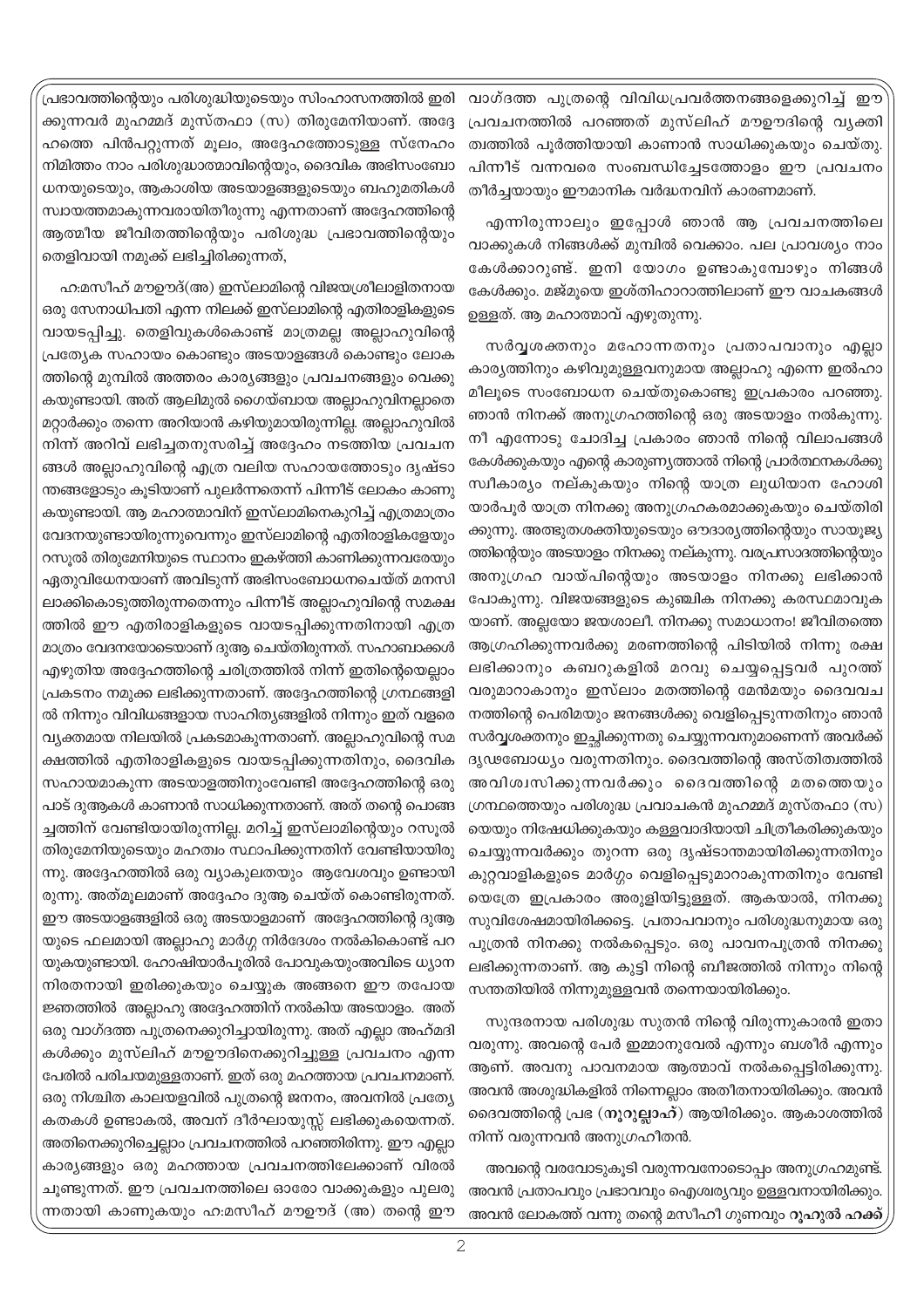രി 12 നാണ്. ഈ അതിമഹത്തായ പ്രവചനം അദ്ദേഹത്തിന്റെ ജനനത്തിന് മൂന്ന് വർഷം മുമ്പുള്ളതാണ്. ആ പ്രവചനത്തിന്റെ ദിവസമാണ് ആഘോഷിക്കുന്നത്. 1886 ഫെബ്രുവരി 20 നാണ് ഇത് നടത്തിയത്. ഇസ്ലാമിന്റെ പുനരുജ്ജീവനത്തെ ക്കുറിച്ചുള്ളതായിരുന്നു ഈ പ്രവചനം. അതുകൊണ്ട് തന്നെ ഈ പ്രവചനത്തിന് ഒരു അടിസ്ഥാനശിലയുടെ സ്ഥാനാണുള്ളത്.

ഈ വിശദീകരണത്തിന് ശേഷം ഞാൻ ഈ പ്രവചനത്തിലെ രണ്ട് കാര്യങ്ങൾ മാത്രം എടുക്കുന്നതായിരിക്കും. ഈ പ്രവചനത്തിന് ഒരുപാട് വശങ്ങളുണ്ട്. അതല്ലാം വിവരിക്കാറുണ്ട്. എന്നാൽ ഈ സമയത്ത് ഞാൻ രണ്ട് കാര്യങ്ങൾ വിവരി ക്കുന്നതായിക്കും. ഹദ്റത്ത് മസീഹ് മൗഊദ് (അ) ആരെയാണ് മുസ്ലിഹ് മൗഊദ് ആയി നിശ്ചയിച്ചത്. അതുപോലെ ഇസ്ലാ മിനെക്കുറിച്ചും റസൂൽ തിരുമേനി (സ) യെക്കുറിച്ചും മുസ്ലിം ഉമ്മത്തിനെക്കുറിച്ചും സ്വയം മുസ്ലിഹ് മൗഊദിന്റെ അവസ്ഥ, അദ്ദേഹത്തിന്റെ ഹൃദയത്തിന്റെ അവസ്ഥ എന്തായിരുന്നു എന്നതിനെ കുറിച്ചും. ഈ പ്രവചനത്തിലെ മറ്റു വാചകങ്ങൾ ഓരോന്നായി എടുത്ത് സംസാരിക്കാൻ സമയമില്ല. ഏകദേശം 52 പോയിന്റുകൾ ഉണ്ടാകും. എന്നിരുന്നാലും ഞാൻ പറഞ്ഞത് പോലെ ഈ രണ്ട് കാര്യങ്ങൾ വിവരിക്കുന്നതായിരിക്കും. ഹ: മസീഹ് മൗഊദ് (അ) സ്വയം ഹ:മിർസാ ബശീറുദ്ദീൻ മഹ്മുദ് അഹ്മദ് (റ) നെ മുസ്ലിഹ് മൗഊദിനെക്കുറിച്ചുള്ള പ്രവചന ത്തിന്റെ പുർത്തീകരണമായിട്ടാണ് നിശ്ചയിച്ചിട്ടുള്ളത്. അവിടുന്ന് അങ്ങിനെയാണ് മനസ്സിലാക്കിയിരുന്നത്. അദ്ദേഹം റൂഹാനി ഖസായിന്റെ 15 വാള്യത്തിലുള്ള തന്റെ ഗ്രന്ഥമായ തരിയാഖുൽ ഖുലുബിന്റെ 219 മത്തെ പേജിൽപറയുന്നു.

'' എന്റെ മൂത്ത പുത്രനായ മഹ്മൂദിന്റെ ജനനത്തെക്കുറിച്ച് 1888 ജൂലൈ 10 ലെ വിളംമ്പരത്തിൽ. അതുപോലെതന്നെ 1888 ഡിസംമ്പർ 1 ന് പച്ച നിറത്തിലുള്ള കടലാസിൽ അച്ചടിച്ച വിളംമ്പരത്തിൽ പ്രവചനം നടത്തുകയുണ്ടായി. പച്ച നിറത്തി ലുള്ള വിളംമ്പരത്തിൽ ഇതുകൂടി എഴുതിയിരുന്നു. ഈ ജനിക്കാൻ പോകുന്ന പുത്രനെ മഹ്മൂദ് എന്ന് നാമകരണം ചെയ്യുന്നതായിരിക്കും. ഈ വിളംമ്പരം മഹ്മൂദ് ജനിക്കുന്നതിന് മുമ്പ് തന്നെ ലക്ഷക്കണക്കിന് ജനങ്ങളിൽ വിതരണം ചെയ്തി രുന്നു. അതുകൊണ്ട് തന്നെ നമ്മുടെ എതിരാളികളുടെ വീടുക ളിൽ നൂറ്ക്കണക്കിന് ഈ പച്ചനിറത്തിലുള്ള വിളംമ്പരം ഇപ്പോഴും ഉണ്ടായിരിക്കും. അതുപോലെതന്നെ 1888 ജൂലൈ 10-ാം തീയ്യതിയിലെ വിളംമ്പരം എല്ലാവരുടെയും വീട്ടിൽ ഉണ്ടായി രിക്കും.പിന്നീട് ഈ പ്രവചനത്തിന്റെ പ്രസിദ്ധി വിളംമ്പരങ്ങ ളിലുടെ പൂർണ്ണമായ നിലയിൽ എത്തിച്ചേരുകയും. മുസ്ലിം കളിലും ഹിന്ദുക്കളിലും ക്രിസ്ത്യാനികളിലും ഒരു വിഭാഗവും തന്നെ ഇതിനെക്കുറിച്ച് അറിയാത്തവരായി ബാക്കിയാകാ തിരിക്കുകയും ചെയ്തപ്പോൾ അല്ലാഹുവിന്റെ അനുഗ്രഹത്താലും കാരുണ്യത്താലും ജനുവരി 12, 1889 ന് 1306 ഹിജ്റി ജമാദിൽ അവ്വൽ 9 ന് വ്യാഴായ്ച്ച ദിവസം മഹ്മൂദ് ജനിച്ചു. ആ വിളംമ്പ രത്തിൽ ഞാൻ അവന്റെ ജനനത്തെക്കുറിച്ച് അറിയിച്ചിരുന്നു. അതിന്റെ ശീർഷകം തക്മിലെ തബ്ലീഗ് എന്ന് വലിയ അക്ഷരത്തിൽ എഴുതിയിരുന്നു. അതിൽ ബൈഅത്തിന്റെ പത്ത് നിബന്ധനകളും രേഖപ്പെടുത്തിയിട്ടുണ്ട്. അതിന്റെ നാലാമത്തെ പേജിൽ വാഗ്ദത്ത പുത്രനെക്കുറിച്ചുള്ള ഈ ഇൽഹാം രേഖപ്പെടുത്തിയിരുന്നു. ഇത് ഫാർസിയിലാണ്.

(സത്യത്തിന്റെ ആത്മാവ്)ന്റെ അനുഗ്രഹവും മുഖേന അനേക രുടെ രോഗത്തെ സുഖപ്പെടുത്തും. അവൻ <mark>കലിമത്തുല്ലാഹ്</mark> (അല്ലാഹുവിന്റെ വചനം) ആകുന്നു. എന്തുകൊണ്ടെന്നാൽ ദൈവത്തിന്റെ അനുഗ്രഹവും അവനെ മഹത്വത്തിന്റെ വചന ത്താൽ അയച്ചിരിക്കുന്നു. അവൻ വലിയ ബുദ്ധിശാലിയും കാര്യജ്ഞനും സഹനശീലനും ആയിരിക്കും. ലൗകികവും ആത്മീയവുമായുള്ള വിദ്യകളാൽ അവൻ നിറക്കപ്പെടും. അവൻ മൂന്നിനെ നാലാക്കുന്നവനായിരിക്കും. (ഇതിന്റെ അർത്ഥം മനസ്സിലായിട്ടില്ല) തിങ്കളാഴ്ച അനുഗ്രഹപൂർണ്ണമായ തിങ്കളാഴ്ച. വാൽസല്യപുത്രൻ മഹാഭാഗ്യവാനായുള്ളവൻ. ആദ്യന്തരഹിത നായ ദൈവം പ്രത്യക്ഷപ്പെടുന്ന സ്ഥാനവും സത്യത്തിന്റെയും ഔന്നത്യത്തിന്റെയും നിലയനവും ആയുള്ളവൻ. അല്ലാഹു ആകാശത്തിൽ നിന്നു ഇറങ്ങിയപോലെ. അവന്റെ ആവിർഭാവം എത്രയും അനുഗൃഹീതവും ദൈവത്തിന്റെ പ്രതാപം വെളി പ്പെടുത്തുന്നതിന്നു കാരണവും ആയിരിക്കും. ഏതൊരുവനെ ദൈവം തന്റെ അഭീഷ്ടമാകുന്ന പരിമളം കൊണ്ടു പരിലിപ്ത നാക്കിയിരിക്കുന്നുവോ ആ പ്രഭാവശാലി വരുന്നു. നാം നമ്മുടെ വചനം അവനിൽ ആക്കും. അവന്റെ തലക്കുമീതെ ദൈവത്തിന്റെ നിഴൽ ഉണ്ടായിരിക്കും. അവൻ വേഗം വേഗം വളർന്നുവരികയും ബന്ധനസ്ഥരുടെ മോചനത്തിന്നു കാരണമാകയും ചെയ്യും. ജാതികൾ അവങ്കൽ നിന്നു അനുഗ്രഹം കൈക്കൊള്ളും. അനന്തരം അവൻ സ്വർഗത്തിൽ തനിക്കുള്ള ആത്മസ്ഥാന ത്തേക്കു കരേറ്റപ്പെടും. ഇതു വിധിച്ചുപോയ കാര്യമാകുന്നു. മജ്മൂയെ ഇശ്തിഹാറാത്തിന്റെ ഒന്നാം വാള്യത്തിൽ ഇതെല്ലാം തന്നെ രേഖപ്പെടുത്തിയിട്ടുണ്ട്. ഞാൻ പറഞ്ഞത്പോലെ ഈ പ്രവചനത്തിന്റെ പൂർത്തീകരണം തീർച്ചയായും ഖലീഫത്തുൽ മസീഹ് സാനിയായിരുന്നു. അല്ലാഹു അദ്ദേഹത്തിന് താങ്കൾ തന്നെയാണ് മുസ്ലിഹ് മൗഊദ് എന്ന് അറിയിച്ച് കൊടുത്തപോൾ 1944 ൽ അദ്ദേഹം സ്വയം തന്നെ ആ കാര്യം പ്രഖ്യാപിക്കുകയും ചെയ്തു. ഞാൻ പറഞ്ഞത്പോലെ ഈ പ്രവചനം പൂർത്തി യായതിന്റെ സന്തോഷത്തിലാണ് മുസ്ലിഹ് മൗഊദ് ദിനയോഗം നടത്തുന്നത്. ഒരു മഹത്തായ പ്രവചനമായിരുന്നു വലിയ പ്രതാപത്തോടെ അത് പുലർന്നുവെന്ന് ജമാഅത്തിലെ ഓരോ വ്യക്തിയും അറിയുന്നതിനുവേണ്ടി ഏതാനും ദിവസങ്ങളിൽ ഈ യോഗം വിവിധ ജമാഅത്തുകളിൽ നടത്തപ്പെടും. ഇവിടെ സാന്ദർഭികമായി ഭൗതിക സാഹചര്യത്തിന്റെ സ്വാധീനത്തിൽ പെട്ട ആളുകൾക്ക് വേണ്ടി പറയുന്നു. ഇതിന് മുമ്പും ഞാൻ ഇതിനെക്കുറിച്ച് പറഞ്ഞിട്ടുണ്ട്. വീണ്ടും ചോദ്യങ്ങൾ ചോദിച്ച് കൊണ്ടിരിക്കൊണ്ടിരിക്കും ഇവർ ജന്മദിനം ആഘോഷിക്കുന്ന തിനെക്കുറിച്ചാണ് ചോദിക്കാറുള്ളത്. അത്തരക്കാരുടെ ദീനീ ജ്ഞാനവും പൂർണ്ണമല്ല. ഞാൻ പറഞ്ഞത്പോലെ ഭൗതികതയുടെ സ്വാധീനത്തിലും ആണ്. അവർ പറയുന്നു. നാം മുസ്ലിഹ് മൗഊദിന്റെ ദിവസം ആചരിക്കുന്നുണ്ടെങ്കിൽ മറ്റു ഖലീഫമാ രുടേത് എന്ത്കൊണ്ട് ആഘോഷിക്കുന്നില്ല അതുപോലെ തന്നെ ജന്മദിനം എന്ത്കൊണ്ട് ആഘോഷിക്കുന്നില്ല. അതായത് മറ്റു ഖലീഫമാരുടെ ജന്മദിനത്തിന്റെ മറപിടിച്ചുകൊണ്ട് തങ്ങളുടെ ജന്മദിനം ആഘോഷിക്കുന്നതിലേക്കാണ് ഇവർ പോകുന്നത്. ഇവിടെ ഈ കാര്യം വ്യക്തമാക്കാൻ ആഗ്രഹിക്കുകയാണ്. മിർസാ ബശീറുദ്ദീൻ മഹ്മൂദ് അഹ്മദിന്റെ ജന്മദിനം ആഘോഷി ക്കാറില്ല. ഖലീഫത്തുൽ മസീഹ് സാനിയുടെ ജനനം 1889 ജനുവ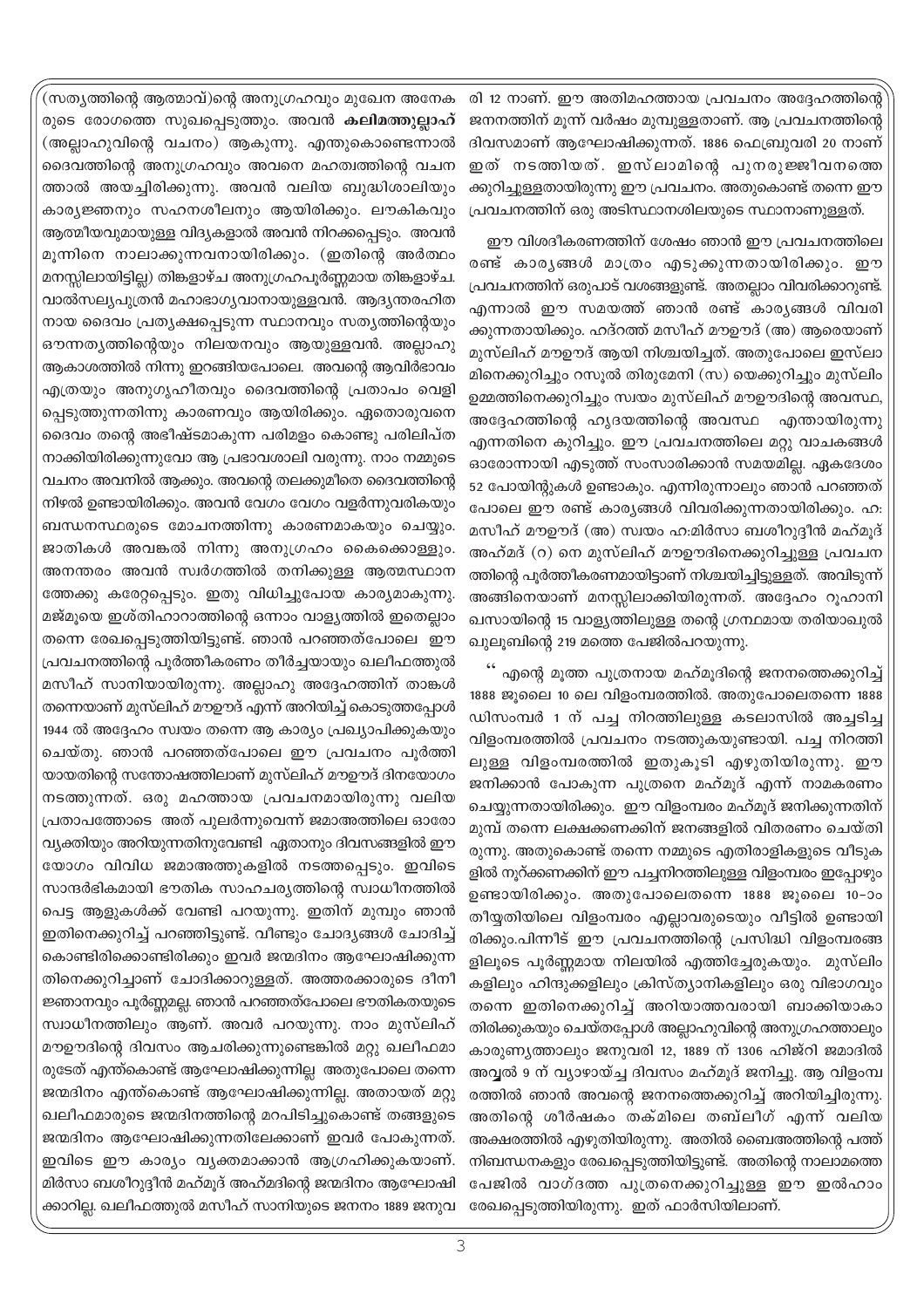## ഏ ഫഖ്റെ റുസുൽ ഖുർബ് തൂ മാലുംശുദ്, ബെ റാംദാ ബേ രാഹ് ദോ രാംദാ

അല്ലയോ പ്രവാചകൻമാരുടെ അഭിമാനമേ, അല്ലാഹുവിന്റെ പക്കലുള്ള നിന്റെ സാമിപൃത്തിന്റെ സ്ഥാനം എനിക്ക് അറിയാൻ കഴിഞ്ഞിരിക്കുന്നു. നീ വൈകി വന്നവനാണ്. വിദുര വഴിയിലുടെ വന്നവനാണ്.

റൂഹാനി ഖസായിന്റെ 12-ാം വാള്യത്തിലുള്ള തന്റെ സിറാജെ മുനീർ എന്ന ഗ്രന്ഥത്തിന്റെ36–ാമത്തെ പേജിൽ എഴുതുന്നു. 'അഞ്ചാമത്തെ പ്രവചനം ഞാൻ എന്റെ മകൻ മഹ്മൂദിന്റെ ജനനത്തെക്കുറിച്ചാണ് ചെയ്തിരുന്നത്. അവൻ അടുത്ത് ജനിക്കുന്നതായിരിക്കും. അവന് മഹ്മൂദ് എന്ന് നാമകരണം ചെയ്യും. ഈ പ്രവചനത്തിന്റെ പ്രസിദ്ധീകരണത്തിനായി പച്ച നിറത്തിലുള്ള കടലാസ് പ്രസിദ്ധീകരിച്ചിരുന്നു. അത് ഇപ്പോഴുമുണ്ട്. ആയിരക്കണക്കിന് ജനങ്ങളിൽ വിതരണം ചെയ്തിരുന്നു. അങ്ങനെ ആ പുത്രൻ പ്രവചനത്തിന്റെ കാലപരിധിയിൽ ജനിച്ചു. ഇപ്പോൾ അവന് 9 വയസ്സാണ്. ''

പിന്നീട് റൂഹാനി ഖസായിനിലെ 22–ാം വാള്യത്തിലുള്ള തന്റെ ഹഖീഖത്തുൽ വഹ്യ് എന്ന ഗ്രന്ഥത്തിലെ 373–ാ മത്തെ പേജിൽ പറയുന്നു: '' അതുപോലെ തന്നെ എന്റെ മകൻ വഫാത്താ യപ്പോൾ (അതായത് അദ്ദേഹത്തിന് മുമ്പുണ്ടായിരുന്ന പുത്രൻ വഫാത്തായപ്പോൾ) വിഢ്ഢികളായ മൗലവിമാരും അവരുടെ സുഹൃത്തുക്കളും ക്രിസ്ത്യാനികളും ഹിന്ദുക്കളും അവന്റെ മരണത്തിൽ ഒരുപാട് സന്തോഷം പ്രകടിപ്പിച്ചു. തുടർച്ചയായി അവരോട് പറഞ്ഞ്കൊണ്ടിരുന്നു. 1886 ഫെബ്രുവരി 20 ൽ ഈ പ്രവചനം കുടിയുണ്ട്. ചില പുത്രന്മാർ വഫാത്താകുന്നതാ യിരിക്കും. അതുകൊണ്ട് തന്നെ ഏതെങ്കിലും ഒരു കുട്ടി കുട്ടി ക്കാലത്ത് വഫാത്താകേണ്ടതും നിർബന്ധമായിരുന്നു. എന്നിട്ടും അവർ ആരോപണം ഉണ്ടാക്കുന്നതിൽ നിന്നും വിട്ടുനിന്നില്ല. അപ്പോൾ അല്ലാഹു മറ്റൊരു പുത്രനെക്കുറിച്ച് എനിക്ക് സന്തോഷവാർത്ത നൽകി. അങ്ങനെ എന്റെ ഹരിത വിളംമ്പ രത്തിന്റെ 7-ാം പേജിൽ ഈ മകന്റെ ജനനത്തെക്കുറിച്ച് ഇപ്രകാരം സന്തോഷവാർത്തയുണ്ട്. രണ്ടാം ബശീർ നൽകുന്നതായിരിക്കും. അവന്റെ രണ്ടാമത്തെ പേര് മഹ്മൂദ് എന്നാണ്. എന്തായിരുന്നാലും അവൻ ഇതുവരെ അതായത് 1888 സെപ്റ്റംമ്പർ 1 വരെ ജനിച്ചിട്ടില്ല. എന്നാൽ അല്ലാഹുവിന്റെ വാഗ്ദാനമനസരിച്ച് നിശ്ചിത കാലയളവിൽ തീർച്ചയായും ജനിക്കും. ആകാശഭൂമികൾ മാറിപോകാം എന്നാൽ അവന്റെ വാഗ്ദാനം മാറിപ്പോവുക എന്നത് അസാധ്യമാണ്. (ഇതാണ് ഹരിതവിളംമ്പരത്തിലെ 7-ാം പേജിലെ ഉദ്ധരണി. ഇത് ഹഖീഖത്തുൽ വഹ്യിൽ ഉദ്ധരിക്കുകയാണ്.) പറയുന്നു: .<br>'ഇതനുസരിച്ച് 1889 ജനുവരിയിൽ പുത്രൻ ജനിച്ചു. അവന്റെ പേര് മഹ്മൂദ് എന്ന് വെച്ചു. അല്ലാഹുവിന്റെ അനുഗ്രഹത്താൽ ഇതുവരെ ജീവനോടെയുണ്ട് 17–ാംമത്തെ വയസ്സാണ്.

പിന്നീട് റൂഹാനി ഖസായിന്റെ 15–ാം വാള്യത്തിലെ തരിയാഖുൽ ഖുലൂബ് എന്ന ഗ്രന്ഥത്തിന്റെ 214 ൽ പറയുന്നു: '' എന്റെ മൂത്ത പുത്രൻ ജീവനോടെയുണ്ട് അവന്റെ പേര് മഹ്മൂദ് എന്നാണ്. ഇപ്പോൾ അവൻ ജനിച്ചിരുന്നില്ല. എനിക്ക് കശ്ഫിലൂടെ അവന്റെ ജനനത്തെക്കുറിച്ച് അറിപ്പ് ലഭിച്ചു. ഞാൻ മസ്ജിദിന്റെ ചുമരിൽ അവന്റെ പേര് മഹ്മൂദ് എന്ന് എഴുതിയതായി കണ്ടു. അപ്പോൾ

ഞാൻ ഈ വിളംമ്പരം പ്രസിദ്ധപ്പെടുത്തുന്നതിനായി പച്ച നിറത്തിലുള്ള ഒരു വിളംമ്പരം അച്ചടിച്ചു. അതിന്റെ പ്രസിദ്ധീകരണ തീയ്യതി 1888 ഡിസംബർ 1 ആണ്. ഈ വിളംമ്പരം 1888 ഡിസംബർ 1 ന് ആയിരക്കണക്കിന് ആളുകളിൽ വിതരണം ചെയ്തു അതിലെ ഒരുപാട് വിളംബരങ്ങൾ ഇപ്പോഴും എന്റ പക്കലുണ്ട്.

പിന്നീട് സമീമ അഞ്ചാമെ ആഥമിൽ ഇത് റൂഹാനി ഖസായിന്റെ 1100 വാള്യം അതിന്റെ 289 –ാംമത്തെ പേജിൽ അവിടുന്ന് പറയു ന്നു: '' പിന്നീട് മറ്റൊരു അടയാളം എന്റെ ഇപ്പോഴുള്ള മൂന്ന് പുത്രന്മാർ, ഓരോരുത്തരുടേയും ജനനത്തിന് മുമ്പ് അവരുടെ വരവിനെക്കുറിച്ച് അറിയിച്ചിരുന്നു. അങ്ങനെ മഹ്മൂദ് എന്ന മൂത്ത പുത്രന്റെ ജനനത്തെക്കുറിച്ച് ആരൃം വഫാത്തായ മകനെക്കുറിച്ചുള്ള വിളംമ്പരത്തോടൊപ്പം ഹരിതവിളംമ്പരത്തിൽ പ്രവചനവുമുണ്ട്. അത് ഗ്രന്ഥരൂപത്തിൽ ഒരുപാട് പുറങ്ങളുള്ള പച്ച നിറത്തിലുള്ള വിളംമ്പരമാണ്.

ഹ:മസീഹ് മൗഊദ് (അ) ലോകത്ത് ഒരു വിപ്ലവം സംജാത മാക്കിയ തന്റെ മകൻ ഹ:മിർസ ബശീറുദ്ദീൻ മഹ്മൂദ് അഹ്മദി നെ വാഗ്ദത്ത പുത്രന്റെ പൂർത്തീകരണമായിട്ടാണ് മനസ്സി ലാക്കിയിരുന്നത്. ഇന്ന് ചിലയാളുകൾ ആരോപണമുന്നയി ക്കുന്നതുകൊണ്ടാണ് ഞാൻ ഈ വിശദീകരണം നൽകിയത്. ഹ: ഖലീഫത്തുൽ മസീഹ് സാനി അൽമുസ്ലിഹുൽ മൗഊദിന്റെ 52 വർഷത്തെ ഖിലാഫത്ത് കാലഘട്ടം ഈ മഹത്തായ പ്രവചനത്തിന്റെ പൂർത്തീകരണത്തിന്റ വ്യക്തമായ തെളിവാണ്. അദ്ദേഹത്തിന്റെ ലിഖിതങ്ങളും അദ്ദേഹത്തിന്റെ പ്രഭാഷണങ്ങളും ഇസ്ലാമിന്റെയും റസൂൽ തിരുമേനിയുടെയും സ്ഥാനം ലോകത്ത് സ്ഥാപിക്കുന്നതിനായി അദ്ദേഹത്തിന്റെ ഹൃദയത്തിൽ ഉണ്ടായിരുന്ന വേദനകൊണ്ട് നിറഞ്ഞ് തുളുമ്പുന്നവയാണ്. അദ്ദേഹത്തിന്റെ അറിവും ആത്മീയജ്ഞാനവും അല്ലാഹു അദ്ദേഹത്തിൽ ആന്തരികവും ബാഹ്യവുമായ അറിവുകൾ നിറച്ചിരുന്നുവെന്നതിന് പ്രകടമായ തെളിവാണ്. ചുരുക്കത്തിൽ 52 അല്ലെങ്കിൽ മറ്റൊരു വിധത്തിൽ 58 പ്രത്യേകതകൾ വിവരിക്കാറുള്ളത് പരിശോധനവിധേയമാക്കുകയാണെങ്കിൽ പ്രവചനത്തിലുള്ള ഓരോ പ്രത്യേകതകളും നമുക്ക് ഹ: മുസ്ലിഹ് മൗഉൗദ് (റ) ന്റെ ജീവിതത്തിൽ കാണാൻ സാധിക്കും ഞാൻ പറഞ്ഞത്പോലെ ഇതുമായി ബന്ധപ്പെട്ടും ഞാൻ ചില കാര്യങ്ങൾ പറയുന്നതായിരിക്കും. ഞാൻ അദ്ദേഹത്തിന്റെ പ്രഭാഷണ ങ്ങളിലേയും ലിഖിതങ്ങളിലേയും ഏതാനും ഉദ്ധരണികൾ കേൾപ്പിക്കാം. അതിൽ നിന്ന് നമുക്ക് അദ്ദേഹത്തിന്റെ ദൃഢനിശ്ചയവും, അദ്ദേഹത്തിന്റെ ദൃഢനിശ്ചയമുള്ളവൻ എന്ന ഗുണവും മനസ്സിലാക്കാൻ സാധിക്കുന്നതാണ്. ഒരു സ്ഥലത്ത് തന്റെ പ്രസംഗത്തിൽ അദ്ദേഹം പറയുന്നു:

് അല്ലാഹുവിന്റെ പ്രവാചകൻ ആഗതനാകുമ്പോൾ അദ്ദേഹത്തിന്റെ ജമാഅത്തിൽ പ്രവേശിക്കുന്ന ഓരോരുത്തരും ദീനിന്റെ ജോലി ഞാനല്ലാതെ മറ്റാരും തന്നെ ചെയ്യാനില്ല എന്ന് മനസ്സിലാക്കുന്നു. അവർ ഈ കാര്യം മനസ്സിലാക്കുമ്പോൾ ഈ കാര്യത്തിന്റെ പര്യവസാനത്തിനായി അവർ തങ്ങളുടെ മുഴുവൻ കഴിവുകളും വിനിയോഗിക്കുന്നു. എന്നല്ല അവർ ഭ്രാന്തന്മാ രായിത്തീരുന്നു എന്ന് പറയേണ്ടിവരും. ഹ:മസീഹ് മൗഊദ് (അ) വഫാത്തായപ്പോൾ ഞാൻ ഈ വിധത്തിലുള്ള ശബ്ദങ്ങൾ കേട്ടു.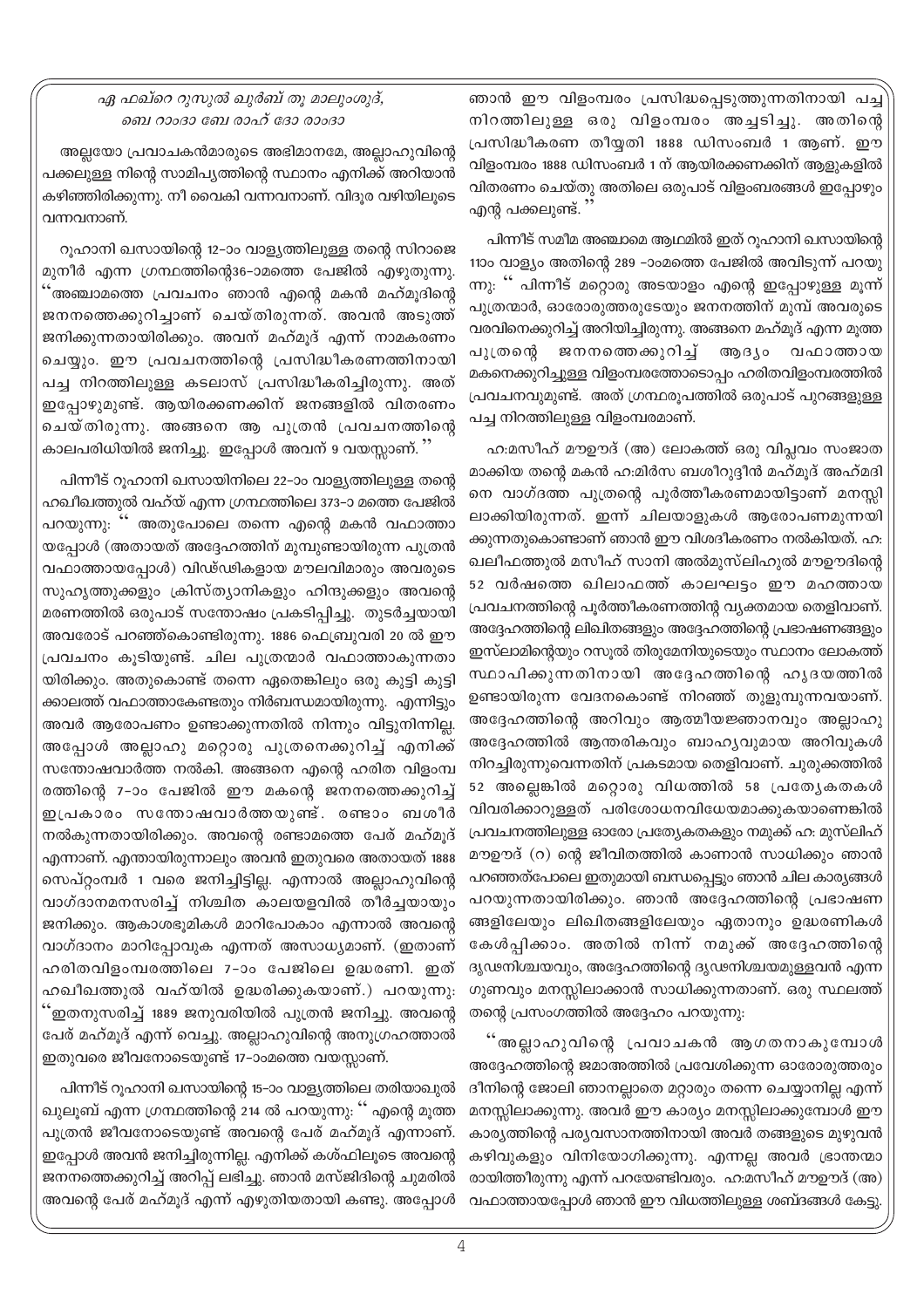അതിനുശേഷം അദ്ദേഹം ജമാഅത്തിനെയും ഉപദേശിച്ചു ജമാഅത്തിലെ ഓരോ വ്യക്തികളുടെയും ഉത്തരവാദിത്വമാണ്. ദീനിന്റെ ജോലി അവർ തന്നെയാണ് ചെയ്യേണ്ടത് എന്ന ആത്മാവ് അവർ അവരിൽ ജനിപ്പിക്കണം. ഓരോരുത്തരും മനസ്സിലാക്കുക. ഇനി ദീനിന്റെ പ്രവർത്തനങ്ങളുടെ ഉത്തരവാദിത്വം, ഹ: മസീഹ് മൗഊദ് (അ) ന്റെ മിഷനെ മുന്നോട്ട് നയിക്കേണ്ടതിന്റെ ഉത്തരവാദിത്വം എന്റെതാണ്. അത്കൊണ്ട് ഒരു പ്രതിജ്ഞയെ ടുക്കുക.'' പറയുന്നു:'' ആരാണോ ഈ ഒരു പ്രതിജ്ഞയെടു ക്കുന്നത്. അതായത് എല്ലാ അവസ്ഥയിലും ഞാൻ ദീനിന് മുൻഗണന നൽകും. അവർ ഹ: മസീഹ് മൗഊദ് (അ) നെ വിശ്വസിച്ചതിനുശേഷം ഏതൊരു ലക്ഷ്യമാണോ കരസ്ഥമാക്കേ ണ്ടിയിരുന്നത് ആ ലക്ഷ്യം നാം കരസ്ഥമാക്കുന്നവരായിത്തീരും. നമ്മുടെ ലക്ഷ്യം ഇതാണ് അദ്ദേഹത്തിന്റെ മിഷനെ മുന്നോട്ട് നയിക്കുക.'' പിന്നീട് പറയുകയുണ്ടായി: ''അഥവാ നമ്മിൽ ഈ ഒരു ആത്മാവ് ഉണ്ടായിത്തീർന്നാൽ നമ്മുടെ ഒരു ബുദ്ധിമുട്ടും നമുക്ക് ബുദ്ധിമുട്ടായി തോന്നുകയില്ല. മാർഗത്തിലെ എല്ലാ ബുദ്ധിമുട്ടുകളും നമുക്ക് നിസ്സാരമായി തോന്നും.'' പിന്നീട് ഇസ്ലാ മിനും റസൂൽ തിരുമേനി (സ) ക്കും വേണ്ടി അദ്ദേഹത്തിനു ണ്ടായിരുന്ന ഹൃദയവേദന ഒരു സ്ഥലത്ത് വിവരിച്ചുകൊണ്ട് ഹ:ഖലീഫത്തുൽ മസീഹ് സാനിപറയുന്നു:

''യഥാർഥ കാര്യം ലോകത്ത് ഇസ്ലാമിസ്ഥാന്റെ സംസ്ഥാ പനമാണ്. നാം ഒരിക്കൽകുടി മുഴുവൻ മുസ്ലിമീങ്ങളെയും ഒരു കൈയ്യിൽ ഒരുമിച്ച് കൂട്ടണം. നാം ഒരിക്കൽ കൂടി ഇസ്ലാമിന്റെ പതാക ലോകത്തിലെ മുഴുവൻ രാജ്യങ്ങളിലും പറത്തണം. നാം ഒരിക്കൽ കൂടി മുഹമ്മദ് (സ) യുടെ നാമം ബഹുമാനത്തോടും ആദരവോടുകൂടി ലോകത്തിലെ കോണുകളോളം എത്തിക്കണം. നമുക്ക് പാകിസ്ഥാന്റെ പതാക ഉയരുന്നതിലും സന്തോഷമുണ്ട്. നമുക്ക് ഈജിപ്തിന്റെ പതാക ഉയരുന്നതിലും സന്തോഷമുണ്ട്. നമുക്ക് അറേബ്യയുടെ പതാക ഉയരുന്നതിലും സന്തോഷമുണ്ട്. നമുക്ക് ഇറാന്റെ പതാക ഉയരുന്നതിലും സന്തോഷമുണ്ട്. എന്നാൽ നമുക്ക് യഥാർഥത്തിലുള്ള സന്തോഷം മുഴുവൻ രാജ്യങ്ങളും പരസ്പരം ഒരുമിച്ച് നിന്നുകൊണ്ട് ഇസ്ലാമിസ്ഥാന്റെ അടിത്തറ പാകുമ്പോഴായിരിക്കും ഉണ്ടാവുക. നാം ഇസ്ലാമിനെ അതിന്റെ പൗരാണിക പ്രതാപത്തിൽ വീണ്ടും സ്ഥാപിക്കണം. നാം അല്ലാഹുവിന്റെ ഭരണം ലോകത്ത് സ്ഥാപിക്കണം. നാം മുഹമ്മദ് റസൂലുല്ലാഹ് (സ) യുടെ ഭരണം ലോകത്ത് സ്ഥാപിക്കണം. നാം നീതിയും ന്യായവും ലോകത്ത് സ്ഥാപി ക്കണം. നാം നീതിയിലും നൃായത്തിലുമതിഷ്ഠിതമായ പാക്കിസ്ഥാനെ ഇസ്ലാമിക യൂണിയന്റെ ആദൃത്തെ ഏണിപ്പടിയാക്കണം. ഈ ഇസ്ലാമിസ്ഥാൻ തന്നെയായിരിക്കും ലോകത്ത് യഥാർഥത്തിലുള്ള സമാധാനം സ്ഥാപിക്കുക. (പാകിസ്ഥാനെ മുന്നോട്ട് നയിക്കുന്ന പൊതുജനങ്ങളും, നേതാക്കന്മാരും പണ്ഢിതൻമാരും ഈ കാര്യം മനസ്സിലാക്കിയിരു ന്നെങ്കിൽ) പറയുന്നു: '' എല്ലാവർക്കും അവരുടെ അവകാശങ്ങൾ നൽകും. യഥാർഥ സമാധാനം നിലനാട്ടും. റഷ്യയും അമേരിക്കയും പരാജയപ്പെട്ടിടത്ത് മക്കയും മദീനയും മാത്രം ഇൻശാഅ് അല്ലാഹ് വിജയിക്കും. ''

്ഈ കാരൃങ്ങൾ ഈ സമയത്ത് ഒരു ഭ്രാന്തന്റെ ജൽപനങ്ങളായി തോന്നിയേക്കാം. എന്നാൽ ലോകത്ത് അതിമഹത്തായ മാറ്റം വരുത്തുന്ന ഒരുപാട് ആളുകൾ, അവരെ ഭ്രാന്തൻമാർ എന്ന് തന്നെയാണ് വിളിക്കപ്പെട്ടിരുന്നത്

,<br>അതായത് അദ്ദേഹത്തിന്റെ മരണം അസമയത്താണ് സംഭവി ച്ചത്." അങ്ങനെ പറയുന്നവർ **നഊദുബില്ലാഹ്** അദ്ദേഹം കള്ളവാദിയാണ് എന്നല്ല പറഞ്ഞിരുന്നത്. കാരണം ഇവർ വിശ്വസിച്ചിരുന്നു. (അഹ്മദികളിൽ നിന്നാണ് ശബ്ദം ഉയർന്നിരുന്നത്) എന്നാൽ ഇതാണ് പറഞ്ഞിരുന്നത്, അദ്ദേഹം അല്ലാഹുവിന്റെ സന്ദേശം വേണ്ടവിധം എത്തിച്ചിരുന്നില്ല അപ്പോഴാണ് മരണം സംഭവിച്ചത്. അതുപോലെതന്നെ അവിടുത്തെ ചിലപ്രവചനങ്ങളും പൂർത്തിയായിട്ടില്ല. പറയുന്നു: '' എന്റെ പ്രായം ആ സമയത്ത് 19 വയസ്സായിരുന്നു. ഞാൻ ഈ വിധത്തിലുള്ള വാക്കുകൾ കേട്ടപ്പോൾ, ഞാൻ അദ്ദേഹത്തിന്റെ മൃതശരീരത്തിന്റെ തലഭാഗത്ത് പോയി നിന്നു. ഞാൻ അല്ലാഹുവിനെ അഭിസംബോദന ചെയ്തുകൊണ്ട് ഇപ്രകാരം ദുആ ചെയ്തു. അല്ലയോ അല്ലാഹുവേ. ഇത് നിന്റെ പ്രേമഭാജന മായിരുന്നു. ഇദ്ദേഹം ജീവനോടെ ഇരുന്നിടത്തോളം കാലം നിന്റെ ദീനിന് വേണ്ടി പരിധിയില്ലാത്ത ത്യാഗങ്ങൾ ചെയ്തു ഇപ്പോൾ നീ അദ്ദേഹത്തെ നിന്റെ അടുത്തേക്ക് വിളിച്ചപ്പോൾ ജനങ്ങൾ പറയുന്നു, ഇദ്ദേഹത്തിന്റെ മരണം അസമയത്താണ് സംഭവിച്ചത്. ഒരു പക്ഷെ ഇങ്ങനെ പറയുന്നവരും അവരുടെ മറ്റു കൂട്ടാളികളും അവരുടെ ഈ വാക്കുകൾ കൊണ്ട് വഴിതെറ്റാൻ സാധ്യതയുണ്ട്. ജമാഅത്തിന്റെ ഒരുമ തകർന്ന് പോകാൻ സാധ്യതയുണ്ട്. അതുകൊണ്ട് അല്ലയോ അല്ലാഹുവേ ഞാൻ നിന്നോട് പ്രതിജ്ഞ ചെയ്യുന്നു. അഥവാ മുഴുവൻ ജമാഅത്തും നിന്റെ ദീനിൽ നിന്ന് വൃതിചലിച്ചാലും ഞാൻ ഇതിനുവേണ്ടി എന്റെ ജീവൻ സമർപ്പിക്കും. ആ സമയത്ത് ഞാൻ മനസ്സിലാക്കി ഈ ജോലി ഞാൻ തന്നെ ചെയ്യണം. ഈ ഒരു കാര്യം 19–ാമത്തെ വയസ്സിൽ എന്റെ ഹൃദയത്തിനകത്ത് ഒരു അഗ്നി നിറക്കുകയുണ്ടായി. ഞാൻ എന്റെ മുഴുവൻ ആയുസ്സും ദീനീ സേവനത്തിന് ചിലവഴിച്ചു. മറ്റെല്ലാ ലക്ഷ്യവും ഉപേക്ഷിച്ച് ഈ ഒരു ലക്ഷ്യം മാത്രം മുന്നിൽ വെച്ചു. അതായത് ഹ: മസീഹ് മൗഊദ് (അ) ഏതൊരു പ്രവർത്തനത്തിന് വേണ്ടിയാണോ ആഗതരായത് അത് ഇനി ഞാൻ തന്നെയാണ് ചെയ്യേണ്ടത് എന്റെ ഹൃദയത്തിൽ ആ സമയത്തുണ്ടായ ദൃഢനിശ്ചയം ഇന്ന് വരേക്കും അത് ഞാൻ എന്റെ അന്തരംഗത്തിൽ അത്രതന്നെ മധുരിമയോടുകൂടി അനുഭവിക്കുന്നു. ആ സമയത്ത് അദ്ദേഹത്തിന്റെ മൃതശരീര ത്തിന്റെ തലഭാഗത്ത് നിന്നുകൊണ്ട് ഞാൻ ചെയ്ത ആ പ്രതിജ്ഞ അത് മാർഗദർശിനിയായിക്കൊണ്ട് എന്നെ നയിച്ചുകൊണ്ടിരി ക്കുന്നു. എന്റെ ആ പ്രതിജ്ഞ തന്നെയാണ് എന്നെ ഇന്നുവരെയും എന്റെ ഉദ്ദേശ്യത്തിൽ സ്ഥിരചിത്തതയോടെ നിലനിർത്തിയത്. എനിക്കെതിരിൽ എതിർപ്പിന്റെ നൂറുക്കണക്കിന് കൊടുങ്കാറ്റുകൾ വീശി. എന്നാൽ അവ ഏതൊന്നിലാണോ അല്ലാഹു എന്നെ എഴുന്നേൽപ്പിച്ച് നിർത്തിയിരുന്നത്. ആ പർവ്വതവുമായി കൂട്ടിമുട്ട് തങ്ങളുടെ തന്നെ ശിരസ്സ് തകർത്തു കളഞ്ഞു. എതിരാളികളുടെ എല്ലാ പരിശ്രമങ്ങളും, എല്ലാ തന്ത്രങ്ങളും, എല്ലാ കുഴപ്പങ്ങളും അവർ എനിക്കെതിരെ ചെയ്തിരുന്നത് അവരിലേക്ക് തന്നെ വന്നുകൊണ്ടിരുന്നു. അല്ലാഹു തന്റെ പ്രത്യേകമായ അനുഗ്ര ഹങ്ങൾ കൊണ്ട് എനിക്ക് എല്ലാ അവസരങ്ങളിലും വിജയത്തിന്റെ മുഖം കാണിച്ചുതന്നു. ഏതുവരെയെന്നാൽ ഹ: മസീഹ് മൗഊദ് (അ) ന്റെ വഫാത്തിന്റെ അവസരത്തിൽ അദ്ദേഹത്തിന്റെ മരണം അസമയത്ത് സംഭവിച്ചു എന്ന് പറഞ്ഞവർപോലും അദ്ദേഹത്തി ന്റെ മിഷന്റെ വിജയം കണ്ട്കൊണ്ട് വിരൽ കടിക്കുന്നവരായി ത്തീർന്നു. ,<br>തദ്ദേഹത്തിന്റെ ഒരു മജ്ലിസിലെ പ്രസംഗമാണ് ഞാൻ വിവരിച്ചത്. അതിനുശേഷം അതിന്റെ തുടർച്ചയാണ്.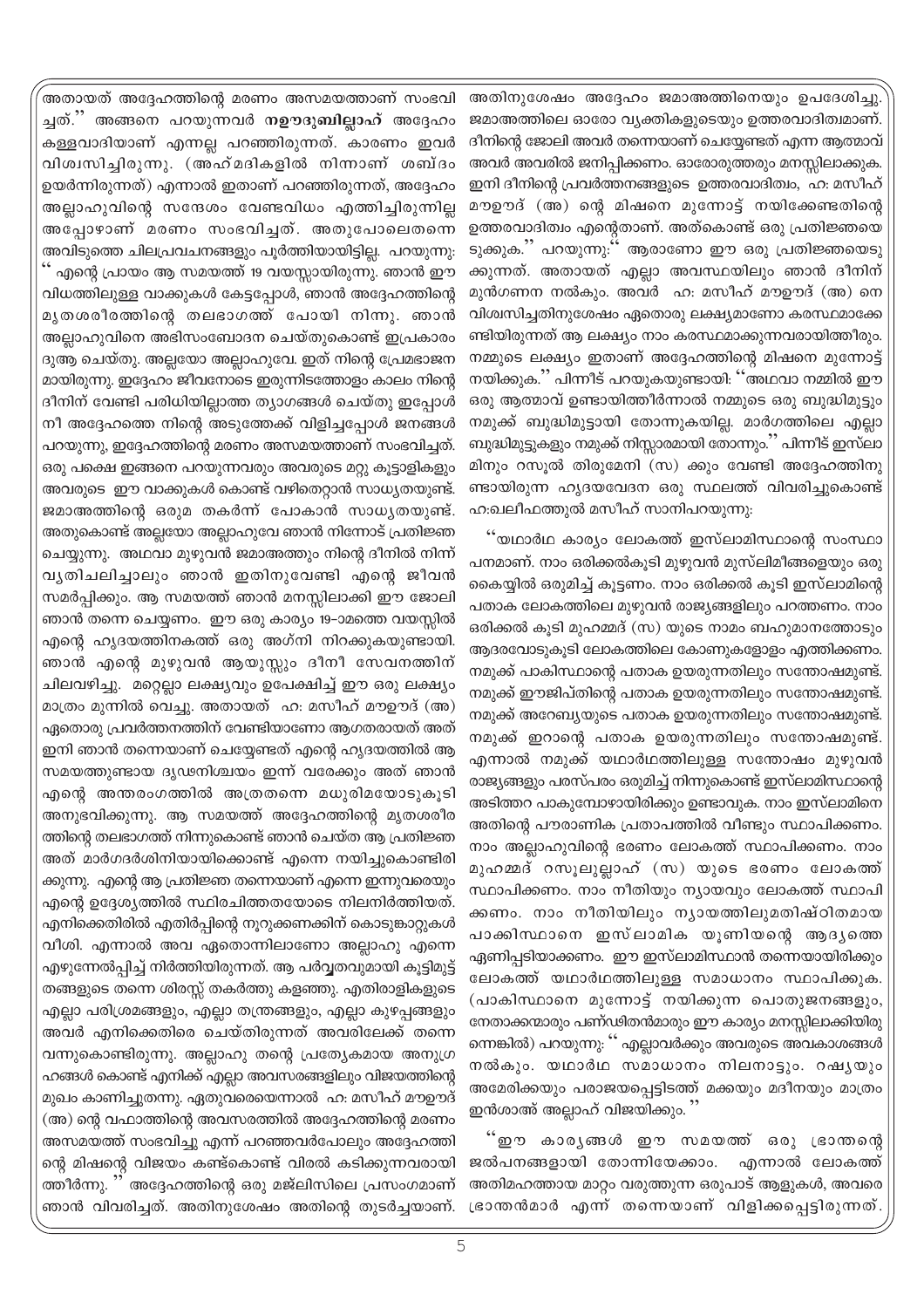രിക്കും. പിന്നീട് അത് ആ മകനിൽ മാത്രം ഒതുങ്ങി നിൽക്കു കയില്ല. മറിച്ച് ശേഷവും ഈ മിഷനെ ലോകത്തിന്റെ കോണു കളോളം എത്തിക്കുന്നതിനായി ഹ: മസീഹ് മൗഊദ് (അ) നോട് ഖുദ്റത്തെ സാനിയ ഖിയാമത്ത് നാൾവരെ തുടർചയായി നിലനിൽക്കുന്നതിനെക്കുറിച്ചുള്ള വാഗ്ദാനവും നൽകി. അത് ഈ പ്രവർത്തനം മുന്നോട്ട് കൊണ്ടുപോയിക്കൊണ്ടിരിക്കും.

ഖുദ്റത്തെ സാനിയക്ക് റസൂൽ തിരുമേനി (സ) യുടെ സത്യസന്ധനായ ദാസന്റെ മിഷനെ മുന്നോട്ട് നയിക്കുന്നതിനായി അത്തരത്തിലുള്ള ശക്തരായ സഹായികളെയും ലഭിച്ചുകൊ ണ്ടിരിക്കും. അവർ ഖിലാഫത്തിന്റെ രൂപത്തിൽ തുടരുന്ന ഖുദ്റത്തെ സാനിയയുടെ സഹായികളായിരിക്കും. ഇന്ന് നമുക്ക് മുസ്ലിഹ് മൗഊദിനെക്കുറിച്ചുള്ള പ്രവചനം ഹ: മസീഹ് മൗഊദ് (അ) ന്റെ സത്യസാക്ഷ്യത്തിനുള്ള തെളിവായി കാണാൻ സാധിക്കുമ്പോൾ ഈ കാരൃത്തിലേക്കും നമ്മുടെ ശ്രദ്ധ ക്ഷണിക്കപ്പെടുന്നു. ഹ:മസീഹ് മൗഊദ് (അ) ന് ഏതൊരു പ്രത്യേകളുടെ ഉടമസ്ഥനായ പുത്രനെക്കുറിച്ചാണോ അല്ലാഹു അറിവ് നൽകിയത് ആ പുരത്രൻ എത്രമാത്രം വേദനയോടും ദൃഢനിശ്ചയത്തോടും കൂടിയാണോ ജമാഅത്തിന് മുന്നോട്ട് ഗമിക്കാനുള്ള മാർഗ്ഗങ്ങൾ കാണിച്ചുതന്നത്. ഒരു മനോഹരമായ വ്യവസ്ഥതി നൽകിയത്. ജമാഅത്തിന്റെ തർബ്ബിയ്യത്തിന്റെ വൃവസ്ഥിതിക്കൊപ്പം ലോകത്തിന്റെ കോണുകളോളം ഇസ്ലാമിന്റെ മനോഹര അധ്യാപനങ്ങൾ എത്തിക്കുന്നതിനായി സുദൃഢമായ ഒരു വ്യവസ്ഥിതി സ്ഥാപിക്കുകയുണ്ടായി. അതിന്റെ ഫലം ഓരോ ദിവസവും പുതിയ പ്രഭാവത്തോടെ പ്രകടമാ യിക്കൊണ്ടിരിക്കുകയാണ്. ഈ വ്യവസ്ഥിതിയെ കുടുതൽ സുദൃഢമാക്കുന്നതിനായി ഓരോ അഹ്മദിയും തങ്ങളുടെ ഭാഗതേയത്വം വഹിക്കുന്നവരായിത്തീരേണ്ടതാണ്. ഇന്ന് അല്ലാഹുവിന്റെ അനുഗ്രഹത്താൽ അറേബ്യൻ രാജ്യങ്ങളിലും ഈ വ്യവസ്ഥിതി നിലനിൽക്കുന്നുണ്ട്. ഏഷ്യയിലെ മറ്റു രാജ്യങ്ങളിലും ഈ വ്യവസ്ഥിതി സ്ഥാപിതമാണ്. ആഫ്രിക്ക യിലും ഈ വ്യവസ്ഥിതി സ്ഥാപിതമാണ്. യൂറോപ്പിലും ഈ വ്യവസ്ഥിതിസ്ഥാപിതമാണ്. അമേരിക്കയിലും ഈ വ്യവസ്ഥിതി സ്ഥാപിതമാണ്. ആസ്ട്രേലിയായിലും ഈ വ്യവസ്ഥിതി സ്ഥാപി തമാണ്. ദ്വീപുകളിലും ഈ വ്യവസ്ഥിതി സ്ഥാപിതമാണ്. എവിടെയെല്ലാം അഹ്മദികൾ ഒരു ജമാഅത്ത് സ്ഥാപിച്ചുകൊണ്ട് ഈ വ്യവസ്ഥിതിയുടെ ഭാഗമായിട്ടുണ്ടോ അവിടെയെല്ലാം ഈ കാരൃത്തിലേക്കും ശ്രദ്ധിക്കുക. നാം കേവലം നമ്മുടെ പരിഷ്ക്കരണത്തിൽ മാത്രം പരിമിതപ്പെട്ടുപോകരുത്. മറിച്ച് നമ്മുടെ വരുന്ന തലമുറയേയും സംരക്ഷിക്കണം അവരുടെ ഹൃദയത്തിലും ഈ കാര്യം രൂഢമൂലമാക്കണം. നിങ്ങൾ ഈ വ്യവസ്ഥിതിയുടെ ഭാഗമായിക്കൊണ്ട് തങ്ങളുടെ മഹത്തായ ലക്ഷ്യം അതായത് റസൂൽ തിരുമേനി (സ) യുടെ പതാക ലോകത്ത് പറത്തിക്കൊണ്ട് തൗഹീദിന്റെ സംസ്ഥാപനം അത് ഒരിക്കലും തന്നെ വിസ്മരിച്ച് പോകരുത്. അതിനായി എല്ലാ ത്യാഗങ്ങൾക്കും തയ്യാറായിരിക്കണം. ഈ ലക്ഷ്യം കരസ്ഥ മാവുന്നത്വരെ സ്വസ്ഥതയോടെ ഇരിക്കാൻ പാടുള്ളതല്ല.

വരും തലമുറയിൽ ഈ മഹത്തായ ലക്ഷ്യം ഒരിക്കലും മറന്ന് പോകരുത് എന്ന ആത്മാവ് ഉണ്ടാക്കിയെടുക്കേണ്ടതാണ്. അതായത് ഞാൻ പറഞ്ഞത്പോലെ ഇന്ന് ലോകത്തിന്റെ എല്ലാ കോണുകളിലും അഹ്മദിയ്യാ ജമാഅത്ത് സ്ഥാപിതമാണ്

അതുകൊണ്ട് എന്നെയും ജനങ്ങൾ ഭ്രാന്തനെന്ന് വിളിച്ചാൽ എനിക്ക് അതിൽ ലജ്ജിക്കേണ്ടതായി ഒന്നും തന്നെയില്ല. എന്റെ ഹൃദയത്തിൽ ഒരു അഗ്നിയുണ്ട്. ഒരു ജ്വലനമുണ്ട്. ഒരു ചുടുണ്ട്. അത് എന്നെ മുഴുവൻ സമയവും അസ്വസ്ഥപ്പെടുത്തിക്കൊണ്ടിരിക്കുന്നു. ഞാൻ ഇസ്ലാമിനെ അതിന്റെ അപമാനത്തിന്റെ സ്ഥാനത്ത് നിന്നും ഉയർത്തി അഭിമാനത്തിന്റെ സ്ഥാനത്ത് എത്തിക്കാൻ ആഗ്രഹിക്കുന്നു. ഞാൻ ഒരിക്കൽ കുടി മുഹമ്മദ് റസുൽ (സ) യുടെ നാമം ലോകത്തിന്റെ കോണുകളോളം പ്രചരിപ്പിക്കാൻ ആഗ്രഹിക്കുന്നു. ഞാൻ ഒരിക്കൽ കുടി വിശുദ്ധഖുർആന്റെ ഭരണം ലോകത്ത് സ്ഥാപിക്കാൻ ആഗ്രഹിക്കുന്നു. എനിക്കറിയില്ല ഈ കാര്യം എന്റെ ജീവിതത്തിലായിരിക്കുമോ അതോ എനിക്ക് ശേഷമായിരിക്കുമോ എന്നാൽ എനിക്കറിയാം ഞാൻ ഇസ്ലാമിന്റെ അങ്ങേയറ്റം ഉയർന്ന കെട്ടിടത്തിൽ തന്റെ കൈകൊണ്ട് ഒരു ഇഷ്ടിക വെക്കാൻ ആഗ്രഹിക്കുന്നു. അല്ലെങ്കിൽ അല്ലാഹു എത്ര ഇഷ്ടികകൾ വെക്കാനാണോ എനിക്ക് തൗഫീഖ് നൽകുന്നത് അത്രത്തോളം ഇഷ്ടികകൾ വെക്കാൻ ആഗ്രഹിക്കുന്നു. ഞാൻ ഈ മഹോന്നതമായ കെട്ടിടം പൂർത്തിയാക്കാൻ ആഗ്രഹിക്കുന്നു. അതല്ലെങ്കിൽ ആ കെട്ടിടത്തെ എത്രത്തോളം ഉയർത്താനാണോ അല്ലാഹു എനിക്ക് തൗഫീഖ് നൽകുന്നത് അത്രത്തോളം ഉയർത്താൻ ആഗ്രഹിക്കുന്നു. എന്റെ ശരീരത്തിന്റെ ഓരോ കണികയും എന്റെ ആത്മാവിന്റെ എല്ലാ ശക്തിയും ഈ പ്രവർത്തനത്തിൽ ചിലവഴിക്കപ്പെടും. ലോകത്തിലെ വലിയതിൽ വലിയതായ ഒരു ശക്തിപോലും എന്റെ ഈ ഉദ്ദേശത്തിന് തടസ്സമാവുകയില്ല. ഈ ദൃഢ നിശ്ചയക്കാരനായ വാഗ്ദത്ത പുത്രൻ തന്റെ ഹൃദയത്തിന്റെ വ്യാകുലത പൂർണ്ണ മായും തുറന്ന് നമ്മുടെ മുന്നിൽ വെക്കുകയുണ്ടായി. ഇന്ന് മുസ്ലിഹ് മൗഊദ് ദിനം ആഘോഷിക്കുന്ന നാം നമ്മിൽ ഭുരി പക്ഷം ഈ വ്യാകുലത നമ്മുടെ ഉള്ളിൽ ജനിപ്പിക്കുമ്പോ ഴായിരിക്കും നാം യഥാർഥ രീതിയിൽ മുസ്ലിഹ് മൗഊദ് ദിനം ആചരിക്കുന്നവരായിത്തീരുക. നമ്മുടെ ലക്ഷ്യം വളരെ ഉന്നതമാണ്, വളരെ ഉയർന്നതാണ്. അതിന്റെ പ്രാപ്തിക്കായി നാം ഉയർന്ന നിശ്ചദാർഢ്യം കാണിക്കേണ്ടതുണ്ട്. നാം ഉന്നതമായ മാറ്റം നമ്മൽ വരുത്തേണ്ടതായുണ്ട്, പരിശുദ്ധമായ മാറ്റം വരുത്തേണ്ടതുണ്ട്. അല്ലാഹുവുമായി ഒരു ബന്ധം സ്ഥാപിച്ചെ ടുക്കണം. ഇസ്ലാമിനോടുള്ള വേദന നമ്മുടെ ഉള്ളിൽ ജനിപ്പിക്കേണ്ടതുണ്ട്. റസുൽ തിരുമേനി (സ) യോടുള്ള പ്രേമം ഹൃദയത്തിൽ വേദന ജനിപ്പിച്ച് കൊണ്ട് പ്രകടിപ്പിക്കേണ്ടതായി വരും. അല്ലാഹു ഹ:മസീഹ് മൗഊദ്(അ) ന് അളവറ്റ പ്രത്യേകതകളുടെ ഉയമസ്ഥനായ മകനെക്കുറിച്ച് സന്തോഷ വാർത്ത നൽകുകയുണ്ടായി. അതിൽ ഈ ഒരു ഗഹനമായ അർഥവും അടങ്ങിയിരുന്നു. നിന്റെ ഈ പരമ്പര നിന്നിൽ മാത്രം പരിമിതമായിരിക്കുകയില്ല. ഏതൊരു മിഷനോടുകുടിയാണോ നീ എഴുന്നേറ്റത് അത് നിന്റെ ജിവിതത്തിൽ മാത്രം പരിമിതമായിരിക്കുകയില്ല. നിന്റെ ഒരു മകൻ അവൻ ദൃഢനിശ്ചയത്തിൽ അവന്റെ ഉദാഹരണം അവൻ മാത്രമാ യിരിക്കും. അവൻ ഇസ്ലാമിനെ ലോകത്ത് വ്യാപിപ്പിക്കുന്ന തിനുള്ള വ്യാകുലതയിൽ നിന്റെ പ്രതിരൂപമായിരിക്കും. അവൻ മുഹമ്മദ് റസുലുല്ലാഹ് (സ) യുടെ പതാക ലോകത്ത് നാട്ടുന്ന തിനായി അസ്വസ്ഥതയോട്കൂടിയ ഒരു ഹൃദയമുള്ളവനായി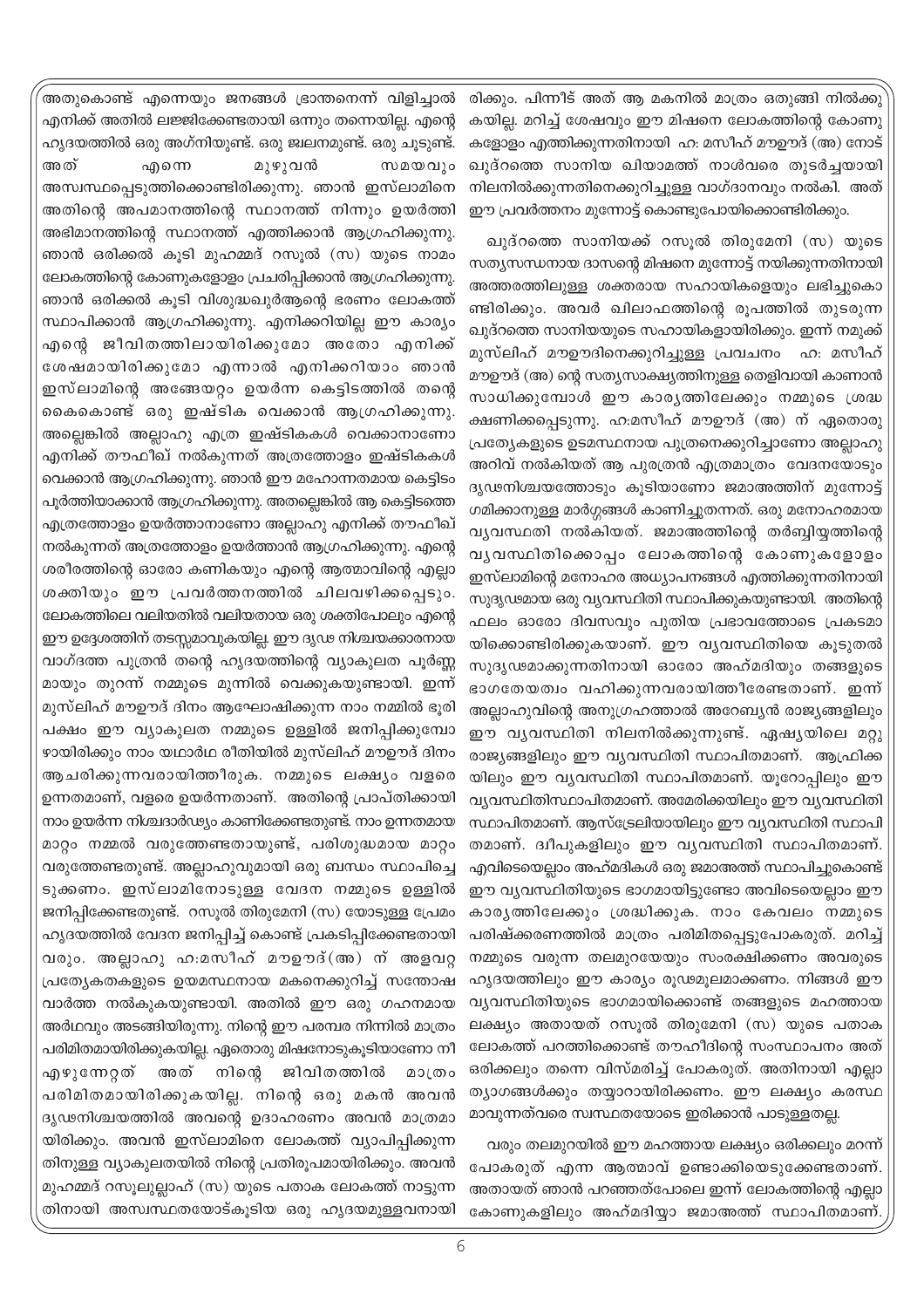പൊള്ളയാക്കുന്നവരായിത്തീരും. നിങ്ങളിൽ രാജ്യമെന്ന നിലക്കോ മുസ്ലിം ഉമ്മത്ത് എന്ന നിലക്കോ ഒരിക്കലും ശക്തി കൈവരുന്നതല്ല. ഈ ബലഹീനത വളർന്ന് കൊണ്ടിരിക്കും. അന്യർ നിങ്ങളെ അവരുടെ കൈപിടിയിലൊതുക്കും. പിന്നീട് അടിമത്വത്തിന്റെ ചങ്ങളകളിൽ ബന്ധനസ്ഥരാകാനും സാധ്യതയുണ്ട്. (അല്ലാഹു അങ്ങനെ ആക്കാതിരിക്കട്ടെ, അല്ലാഹു അങ്ങനെ ആക്കാതിരിക്കട്ടെ) ബുദ്ധി പ്രയോഗിക്കുയെന്ന സന്ദേശം അവർക്ക് നൽകണം തങ്ങളുടെ വ്യക്തിപരമായ ഉദ്ദേശ്യത്തിന്റെ പ്രാപ്തിയെക്കുറിച്ച് മാത്രം ചിന്തിക്കാതിരിക്കു. കേവലം തങ്ങളുടെ ഗോത്രങ്ങളോടും കക്ഷികളോടും അനുവദനീയമല്ലാത്ത വിധത്തിൽ പക്ഷപാദിത്വം കാണിക്കാ തിരിക്കൂ. അങ്ങനെയെങ്കിൽ എല്ലാം നഷ്ടപ്പെട്ടവരായിത്തീരും. രാജ്യത്തിന്റെ വ്യക്തിത്വം നിലനിർത്തുന്നതിലുപരിയായി ഇസ്ലാമിന്റെ മഹത്വം സ്ഥാപിക്കാൻ പരിശ്രമിക്കുക. അല്ലാഹു ഈ മഹത്വം സ്ഥാപിക്കുന്നതിനായി ഏതൊരാളെയാണ് അയച്ചിരിക്കുന്നത്. അദ്ദേഹത്തിന്റെ വാക്കുകളെക്കുറിച്ചും ചിന്തിക്കുക. ഈ മഹത്തായ ലക്ഷ്യം കരസ്ഥമാക്കുന്നതിനായി അവസരോചിതമായി മനസ്സിലാക്കിക്കൊടുത്ത്കൊണ്ട്, ദുആ ചെയ്ത്കൊണ്ട് ഓരോ രാജ്യത്തും താമസിക്കുന്ന അഹ്മദികൾ തങ്ങളുടെ ഈ ഭാഗധേയത്വം നിർവ്വഹിക്കുന്നവരായിത്തീരണം. മുസ്ലിഹ് മൗഊദിന്റെ ലക്ഷ്യങ്ങൾ യഥാർഥത്തിൽ അത് മസീഹ് മൗഊദ് (അ) ന്റെ മിഷന്റെ പൂർത്തീകരണമാണ് എന്നല്ല റസൂൽ തിരുമേനിയുടെ പതാകക്ക് കീഴിൽ ലോകത്തെ കൊണ്ടുവരു ന്നതിനുള്ള ഒരു മഹത്തായ പദ്ധതിയാണ്. അത് നാം നേടുന്ന വരായിത്തീരുന്നതിനു വേണ്ടി ഞാൻ കഴിഞ്ഞവർഷവും പറഞത് പോലെ ഓരോ അഹ്മദിയും ലോകത്തിന്റെ പരിഷ്ക്കരണത്തി നായി പരിശ്രമിച്ചുകൊണ്ട് മുസ്ലിഹ്ന്റെ ജോലി ചെയ്യുന്ന വരായിത്തീരണം. ഈ കാലഘട്ടം കുഴപ്പം അധികരിച്ചു കൊണ്ടിരിക്കുന്ന കാലഘട്ടമാണ്. ഇതിൽ വൻശക്തികളുടെ കണ്ണുകൾ ഇസ്ലാമിക രാജൃത്തിലെ സമ്പത്തിലാണ് നിലകൊള്ളുന്നത്. അതുകൊണ്ട് വളരെയധികം പരിശ്രമിച്ചു കൊണ്ട് ഓരോ അഹ്മദിയും എല്ലാ മുസ്ലിം രാജ്യത്തെയും മുസ്ലിം ഉമ്മത്തിനേയും ദുരാഗ്രഹികളുടെ ദുരാഗ്രഹങ്ങളിൽ നിന്നും രക്ഷിക്കുന്നതിനായി തങ്ങളുടെ പരിതിയിൽ നിന്നുകൊണ്ട് പരിശ്രമിക്കേണ്ടതാണ്. അതിനായി ഏറ്റവും വലിയ കാര്യം ഞാൻ പറഞ്ഞതുപോലെ ദുആ ആണ്. അല്ലാഹു മുസ്ലിം രാജ്യങ്ങളിലെ രാഷ്ട്രീയക്കാർക്കും നേതാക്കന്മാർക്കും ബുദ്ധി നൽകുമാറാകട്ടെ. അവർ തങ്ങളുടെ വ്യക്തിപരമായ ലാഭത്തിന് അതീതമായി ചിന്തിക്കുന്നവരായിത്തീരട്ടെ. പൊതുജനങ്ങൾ അറിവിലും ആത്മീയതയിലും മുൻകടന്നവരായി മനസ്സിലാക്കുന്ന പണ്ഢിതന്മാരും ബുദ്ധി പ്രയോഗിക്കുന്ന വരായിത്തീരട്ടെ. തങ്ങളുടെ പ്രയോജനത്തിലുപരിയായി വിശുദ്ധ ഖുർആന്റെ അധ്യാപനം മനസ്സിലാക്കാൻ ശ്രമിക്കുന്നവരാ യിത്തീരട്ടെ. തങ്ങളുടെ പ്രയോജനങ്ങൾക്കായി പൊതുജനങ്ങ ളെയും ഭരണാധികാരികളെയും പരസ്പരം തമ്മിലടിപ്പിക്കുന്നതിന് പകരമായി ഭയഭക്തിയോടെ പ്രവർത്തിക്കുന്നവരായിത്തീരട്ടെ. ഞാൻ പറഞ്ഞത്പോലെ ഇതിന് ഏറ്റവും മനോഹരമായ പരിഹാരം കാലഘട്ടത്തിന്റെ ഇമാമിന്റെ വാക്കുകൾ കേട്ട്കൊണ്ട് അതനുസരിച്ച് പ്രവർത്തിക്കുകയെന്നതാണ്. പൊതുജനങ്ങ ളെയും അവരുടെ ആത്മീയദൃഷ്ടി വർദ്ധിപ്പിക്കാൻ ശ്രമിക്കു ന്നവരാക്കി അല്ലാഹു മാറ്റട്ടെ.

ഖാദിയാനിൽ നിന്ന ഉയർന്ന ശബ്ദം ലോകത്തിന്റെ കോണുകളോളം വ്യാപിച്ചിരിക്കുന്നു. ഇതിനെ ലോകത്തിന്റെ കോണുകൾ വരെ പ്രചരിപ്പിക്കുന്നതിൽ സൗകര്യപ്രദമല്ലാത്ത അവസ്ഥകൾ ഉണ്ടായിരുന്നിട്ടുകൂടി ഒരു വലിയ കൈ അല്ലാഹുവിന്റെ അനുഗ്രഹത്താൽ ഹ:മൂസ്ലിഹ് മൗഊദ് (റ) ന്റെതാണ്. മുസ്ലിഹ് മൗഊദ് (റ) നെക്കുറിച്ചുള്ള പ്രവച നത്തിന്റെ പൂർത്തീകരണത്തിൽ യോഗങ്ങൾ നടത്തുമ്പോൾ തങ്ങളുടെ ലക്ഷ്യത്തിൽ തങ്ങളുടെ പ്രോഗ്രാമുകളിൽ അദ്ദേഹത്തിന്റെ ആവേശത്തെ പുനരുജ്ജീവിപ്പിക്കുന്ന തരത്തിലുള്ള ഒരു ആത്മാവ് ഉണ്ടാക്കിയെടുക്കുക. ഞാൻ പറഞ്ഞത് പോലെ ഹ:മുസ്ലിഹ് മൗഊദ് (റ) വിവരിച്ചിരിക്കുന്ന ആ ആഗ്രഹങ്ങളും നിങ്ങളുടെ മുമ്പിൽ വെക്കുക. ഓരോ മുസ്ലിം രാജ്യത്തും താമസിക്കുന്ന അഹ്മദികൾ ഈ കാര്യത്തിന് വേണ്ടിയും പരിശ്രമിക്കുക. നാം ഇസ്ലാമിസ്ഥാൻ സ്ഥാപിക്കണം. നമ്മുടെ യജമാനരായ ഹ: മുഹമ്മദ് മുസ്തഫ (സ) റഹ്മത്തുൽ ആലമീൻ, അവിടുന്ന് സ്ഥാപിക്കാൻ ആഗ്രഹിച്ച ഇസ്ലാമിസ്ഥാൻ സ്ഥാപിക്കണം. ലോകത്തിന് റസൂൽ തിരുമേനി (സ) മനുഷ്യത്വത്തോട് കാരുണ്യം ചെയ്തവരായിരുന്നു എന്ന് അറിയുന്നതിന് വേണ്ടി തങ്ങളുടെയും അന്യരുടെയും അവകാശങ്ങൾ നൽകിക്കൊണ്ട് മനുഷ്യത്വത്തിന്റെ മഹത്ത്വം നിലനാട്ടുന്ന ഇസ്ലാമിസ്ഥാൻ സ്ഥാപിക്കുന്നവരായിത്തീരണം. ഈ ഒരു വലിയ പ്രവർത്തനമാണ് നമുക്ക് ലോകത്തിന് മുമ്പിൽ ചെയ്യാനുള്ളത്. എല്ലാ മുസ്ലിം രാജ്യങ്ങളെയും നമ്മുടെ ലക്ഷ്യം ഇതുകൂടിയാണെന്ന്ബോധവാന്മാരാക്കണം. ഈ കാര്യങ്ങളുമാ യിട്ടാണ് റസൂൽ (സ) ആഗതരായത്. ഈ ഒരു മിഷന്റെ പൂർത്തീ കരണത്തിനായിട്ടാണ് ഹ:മസീഹ് മൗഊദ് (അ) നെ അല്ലാഹു നിയോഗിച്ചിരിക്കുന്നത്. ഈ പ്രവർത്തനമാണ് ഇന്ന് അഹ്മദിയ്യാ മുസ്ലിം ജമാഅത്ത് ചെയ്യുന്നത്. നാം ഓരോ മുസൽമാനെയും മുസ്ലിം രാജൃത്തെയും ഇതാണ് നമ്മുടെ ലക്ഷൃമെന്ന് ബോധ്യപ്പെടുത്തണം. അഥവാ നമ്മോടുള്ള എതിർപ്പ് കാരണം ഇവർ നമ്മുടെ വാക്കുകൾ ചെവികൊള്ളുന്നില്ല എങ്കിൽ ഇവർ ഈ കാര്യം മനസ്സിലാക്കുന്നവരായിത്തീരാൻ വേദനയോട്കൂടി നാം ഇവർക്ക് വേണ്ടി ദുആ ചെയ്യണം. ദുആ ചെയ്യുന്നതിൽ നിന്ന് നമ്മെ തടയാൻ ആർക്കും സാധ്യമല്ല. പാകിസ്ഥാൻ ആയാലും, സഊദി അറേബ്യ ആയാലും, ഈജിപ്ത് ആയാലും സിറിയ ആയാലും ഇറാൻ ആയാലും ഇന്തോനേഷ്യയോ മലേഷ്യയോ ആയാലും ഏത് ഇസ്ലാമിക രാജ്യം ആയാലും നിങ്ങൾ പരസ്പരം ഭിന്നിച്ച് നിന്ന്കൊണ്ട് ഒരിക്കലും നിങ്ങൾക്ക് ഒരിമിക്കാൻ സാധ്യമല്ല എന്ന കാര്യം അവർക്ക് വ്യക്തമാക്കി ക്കൊടുക്കണം. എപ്പോഴാണോ നിങ്ങൾ ഒരുമിച്ച് നിന്നുകൊണ്ട് ഇസ്ലാമിന്റെ മഹത്വത്തെക്കുറിച്ച് ചിന്തിക്കുന്നത്. അപ്പോഴാണ് നിങ്ങളുടെ ഐക്യം ഉണ്ടാകുക. നിങ്ങളുടെ രാജ്യങ്ങളെക്കുറി ച്ചുള്ള ഭയം അപ്പോഴാണ് അന്യരിലുണ്ടാകുക. ഈ സന്ദേശമാണ് നാം ഈ ആളുകൾക്ക് നൽകേണ്ടത്. അവർ തങ്ങളുടെ രാജ്യങ്ങ ളിലും തങ്ങളുടെ അയൽ രാജ്യങ്ങളിലും കക്ഷിത്വത്തിന് അതീതമായി ചിന്തിക്കണം. ഇന്ന് നാം ഈജിപ്തിനുവേണ്ടിയും പരിശ്രമിക്കണം. സിറിയക്ക് വേണ്ടിയും പരിശ്രമിക്കണം. ലിബിയക്ക് വേണ്ടിയും അവിടുത്തെ സഹോദരങ്ങളിൽ ഈ സന്ദേശം എത്തിക്കണം. അഥവ നിങ്ങൾ നിങ്ങളുടെ ഗോത്രങ്ങൾക്കും കക്ഷികൾക്കും പ്രാധാന്യം നൽകുകയാ ണെങ്കിൽ, അതിനുവേണ്ടി അക്രമം ചെയ്യുകയാണെങ്കിൽ സ്വയം തങ്ങളുടെ കൈകൾകൊണ്ട് തന്നെ തങ്ങളുടെ രാജ്യത്തെ